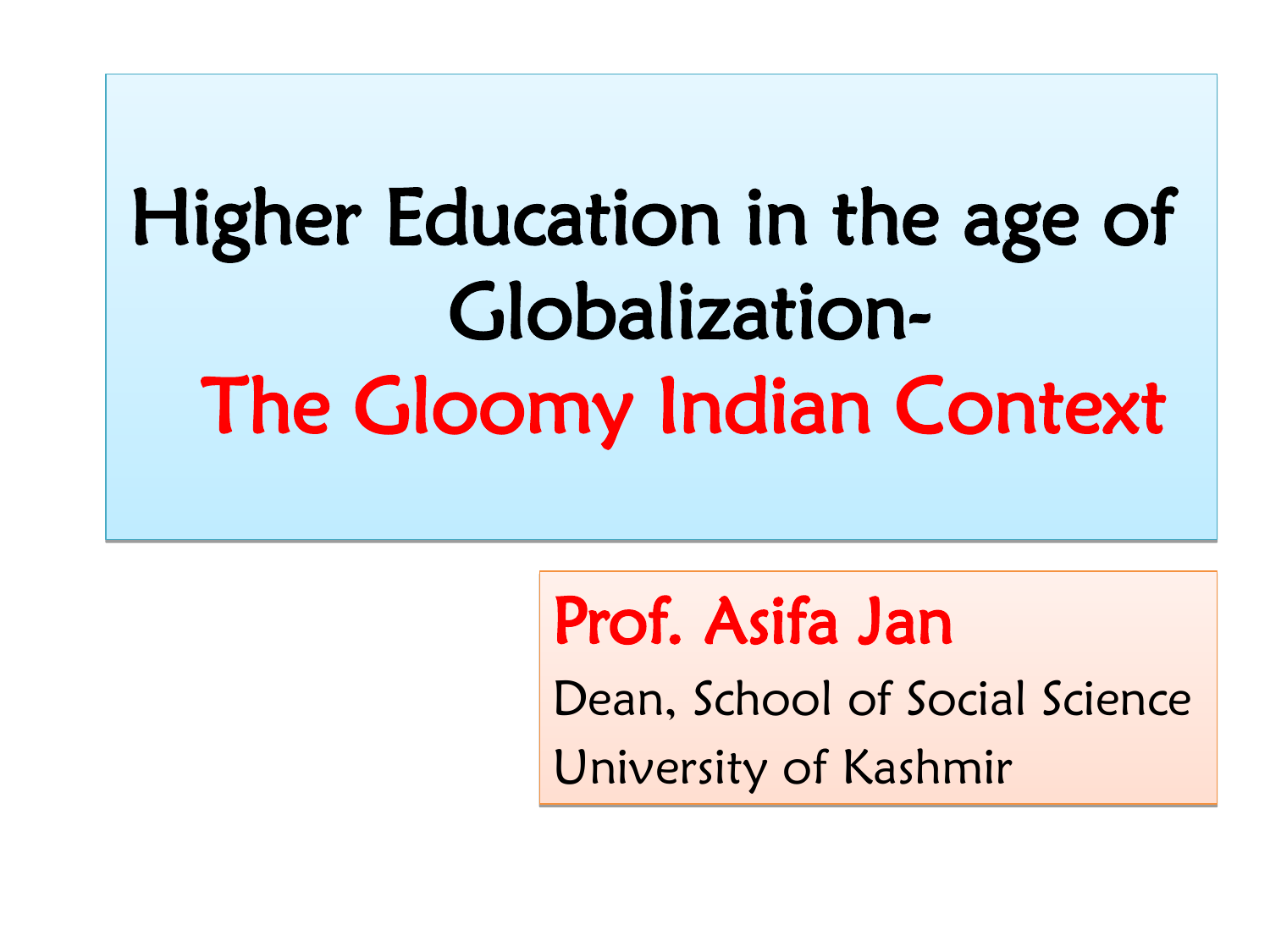# Higher Education in India - Objectives

- Equity: Fairness, Equality of Opportunities and Equity: Fairness, Equality of Opportunities and Inclusion of individuals who are at the margins Inclusion of individuals who are at the margins
- Access: To cross the social barriers and Access: To cross the social barriers and discriminatory practices in order to grow to the discriminatory practices in order to grow to the optimal level optimal level
- Excellence: To match the world standards in Excellence: To match the world standards in terms of educational outcomes terms of educational outcomes
- Relevance: To relate education with the Relevance: To relate education with the mundane problems of social life mundane problems of social life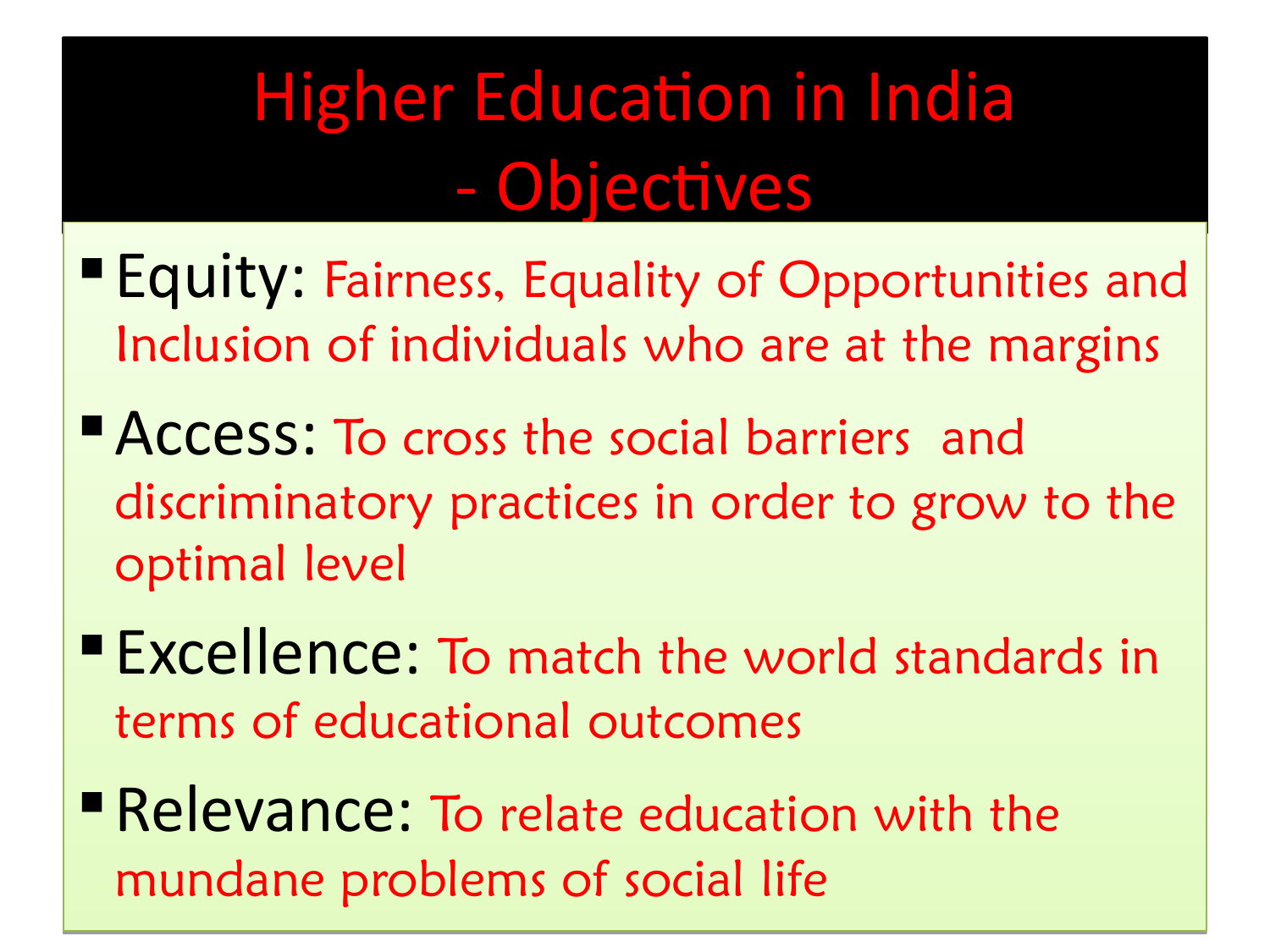# Globalization and India

Globalization refers to processes that increase connectivity among societies & their Globalization refers to processes that increase connectivity among societies & their people, institutions, organizations. Globalization intertwines cultural, political, and people, institutions, organizations. Globalization intertwines cultural, political, and economic interdependencies that challenge traditional arrangements. economic interdependencies that challenge traditional arrangements.



"The growing *extensity, intensity,* and *velocity* "The growing *extensity, intensity,* and *velocity* of global interactions can be associated with of global interactions can be associated with their deepening *impact* such that the effects of their deepening *impact* such that the effects of distant events can be highly significant distant events can be highly significant elsewhere and specific local developments can elsewhere and specific local developments can come to have considerable global come to have considerable global consequences." (Held et al. 1999) consequences." (Held et al. 1999)

 Communication & transportation technologies compress and decouple Communication & transportation technologies compress and decouple time, geographic spaces, social distances ("global village") time, geographic spaces, social distances ("global village")

National & regional boundaries grow increasingly permeable National & regional boundaries grow increasingly permeable

 Cultural / identity groups become detached from their traditional Cultural / identity groups become detached from their traditional territorial bases (the diffusion of supraterritoriality) territorial bases (the diffusion of supraterritoriality)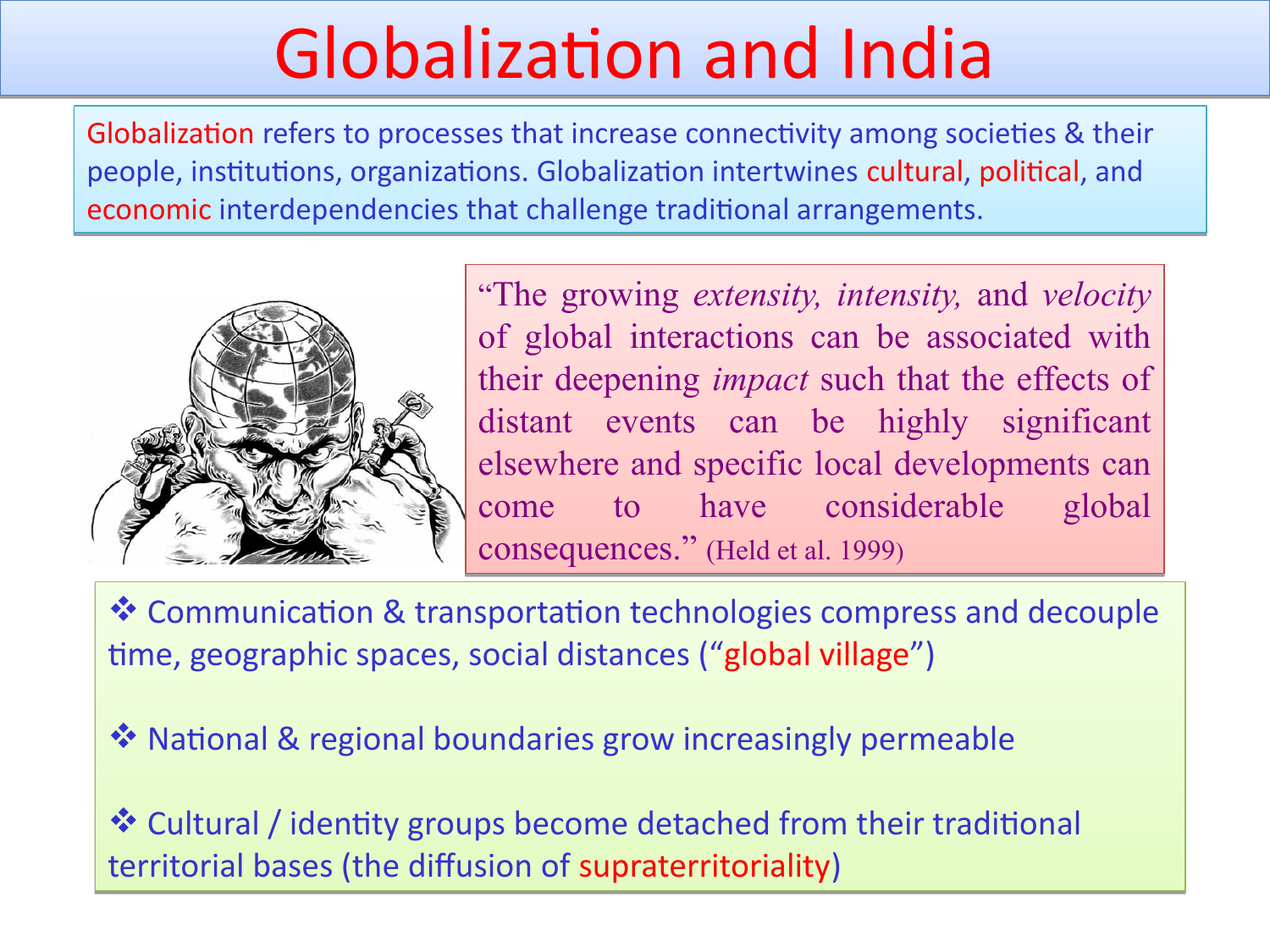#### Globalization Globalization The Elusive Goals of Equity & Access

- Benefits of globalization to the different Benefits of globalization to the different
- sections of the society it is believed to be sections of the society it is believed to be "far uneven". (Shock Therapy backfires) "far uneven". (Shock Therapy backfires)
- Its role in creating greater social stratification Its role in creating greater social stratification and inequality – widening the gaps between and inequality – widening the gaps between the "haves" and "have not's" (Economic the "haves" and "have not's" (Economic Pyramid) Pyramid)
- Its role in destabilizing and distorting the Its role in destabilizing and distorting the indigenous culture, tradition and values. indigenous culture, tradition and values.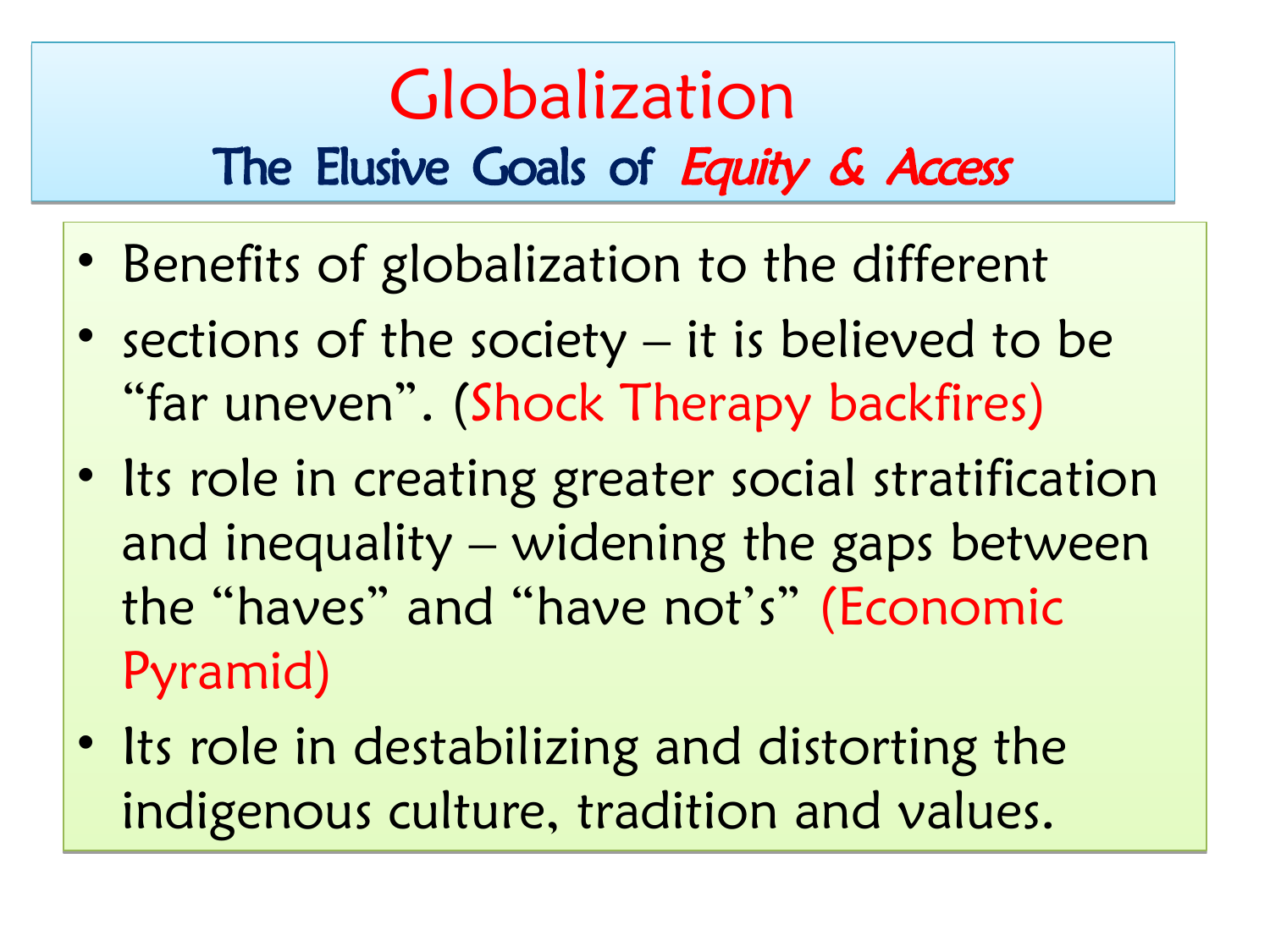#### *equity & access….. equity & access…..*

- Its role in alienating the youth from their Its role in alienating the youth from their own places by uprooting and at the same time not sure of providing a landing time not sure of providing a landing space. (Green Card uncertainty) space. (Green Card uncertainty)
- More than these, its role in facilitating More than these, its role in facilitating the rich countries to grow richer by the rich countries to grow richer by drawing the resources from the poor. drawing the resources from the poor. (Global South as consumer of clean and (Global South as consumer of clean and sophisticated technology) sophisticated technology)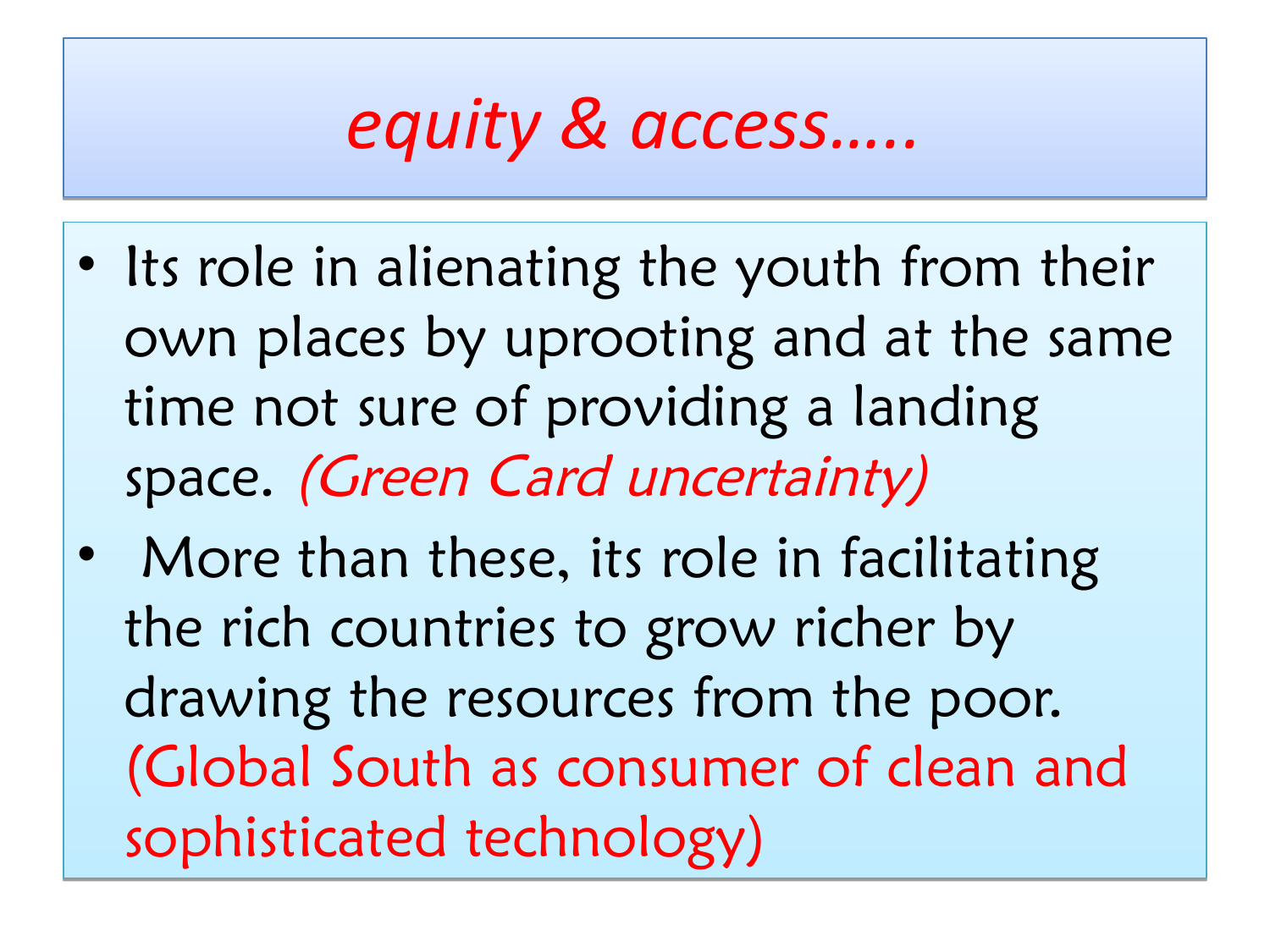### equity & access…..

- Globalization redistributes exclusion across countries Globalization redistributes exclusion across countries and within a country. and within a country.
- In this view, "society splits into two types of people: In this view, "society splits into two types of people: those 'at the social core' and those at the 'social those 'at the social core' and those at the 'social periphery' – even in the world's richest economies. periphery' – even in the world's richest economies.
- A recent estimate suggests that no more than 20 percent of students currently in higher education will percent of students currently in higher education will be at the core of the rising Knowledge Economy. The be at the core of the rising Knowledge Economy. The remainder will be a 'subordinate social layer'. This remainder will be a 'subordinate social layer'. This doesn't auger well for social cohesion." doesn't auger well for social cohesion."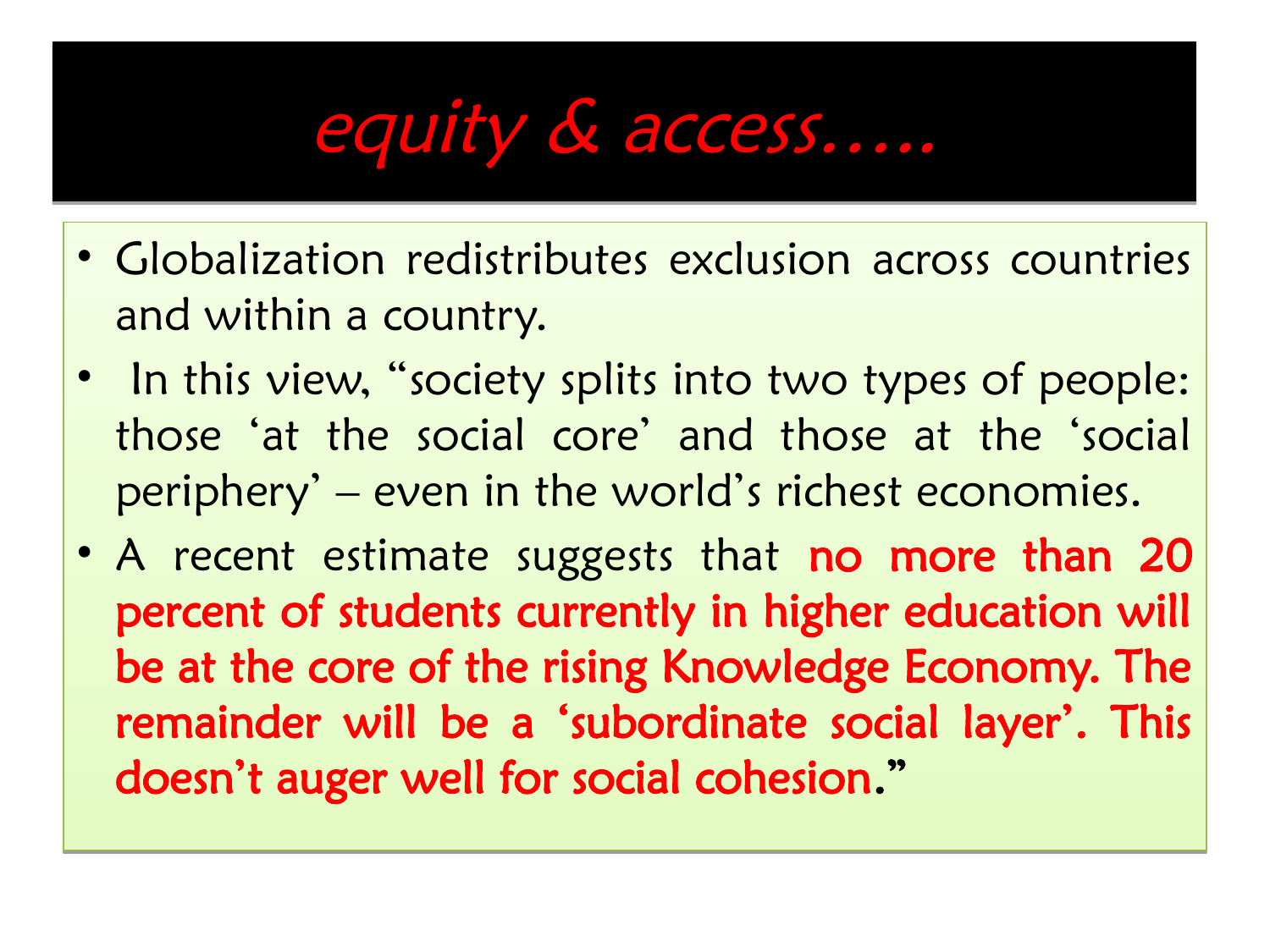#### WE TEACH THEM ABOUT EQUALITY. HOW WILL WE EXPLAIN THIS? BY 2016...

### THE TOP 1% **WILL BE** RICHER **THAN THE REST OF** THE WORLD **COMBINED.**

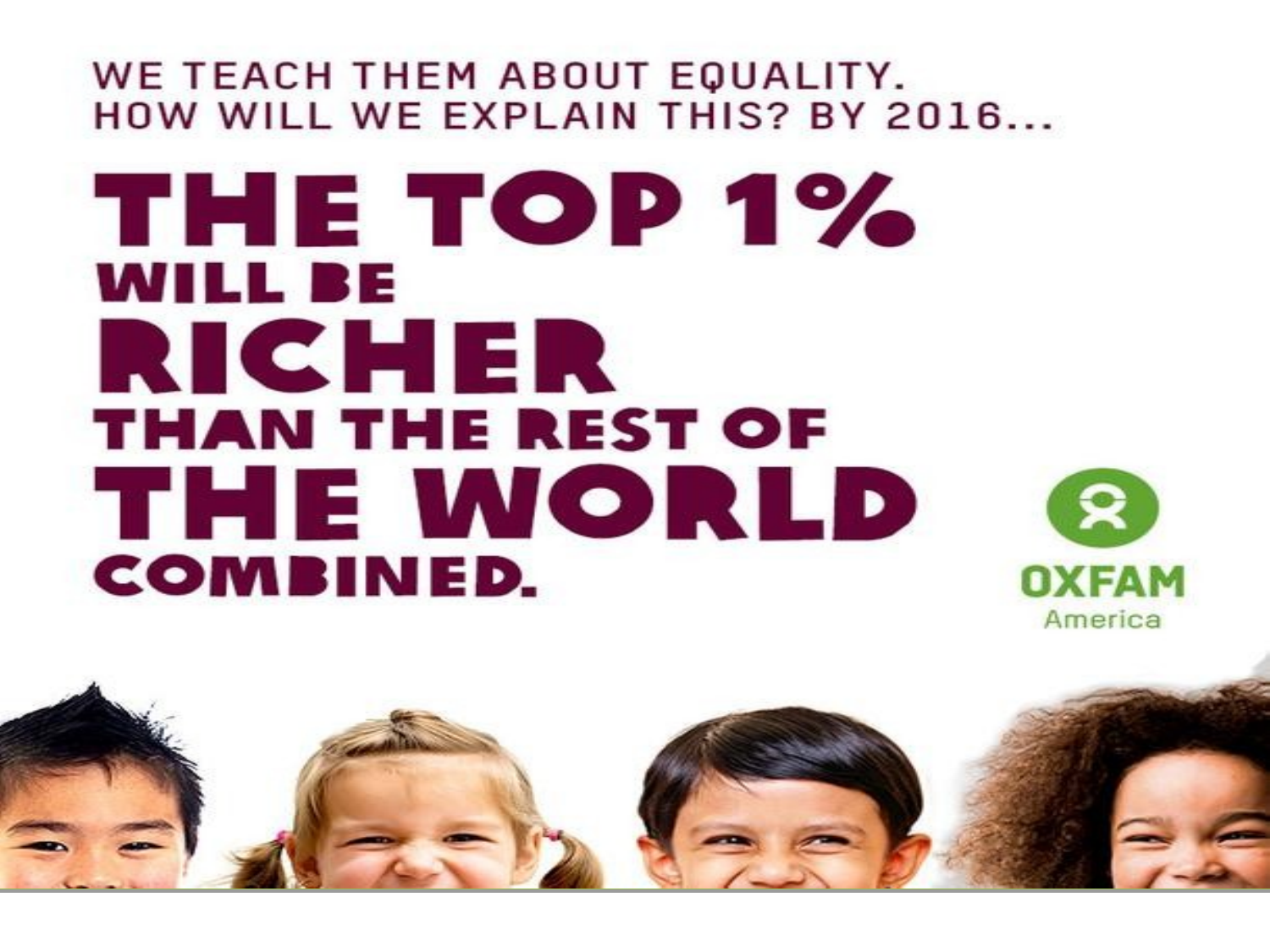**State of Higher Education in India - State of Higher Education in India -** The Grim Scenario…..continues The Grim Scenario…..continues

- Comodification of Education: Higher Comodification of Education: Higher education is becoming a marketing education is becoming a marketing commodity. commodity.
- It is a multi-billon dollar business. This shift It is a multi-billon dollar business. This shift from education as a social good to from education as a social good to marketable commodity is against the marketable commodity is against the equitable education, and sufferers in these changes will be poor and disadvantaged changes will be poor and disadvantaged people. people.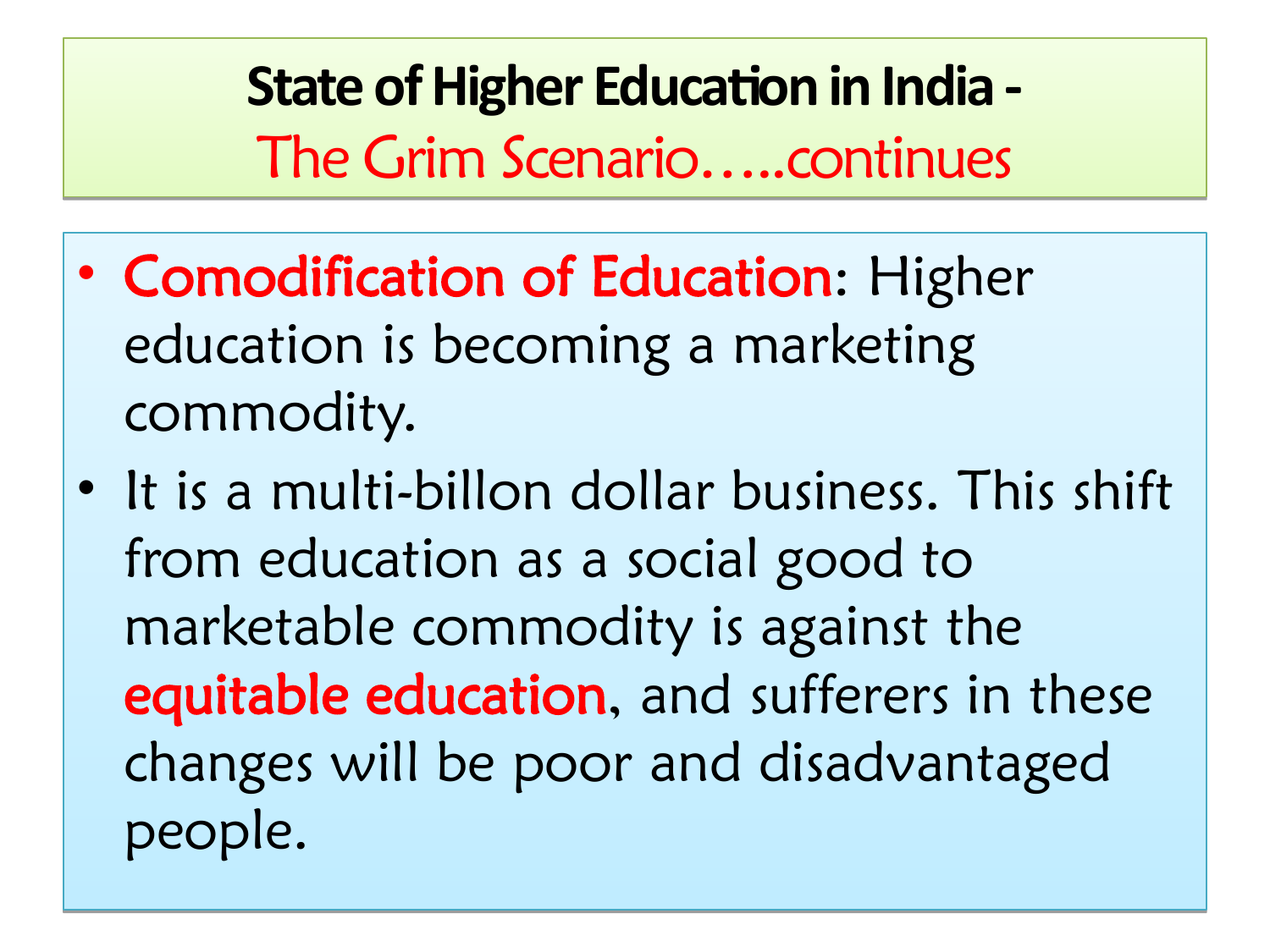# The Grim Scenario…..continues

#### Consumerism & Commodity Fetishism Consumerism & Commodity Fetishism

- Hr. Education geared to produce efficient Hr. Education geared to produce efficient workers for corporate life. workers for corporate life.
- Technocracy is knowledge; Technocracy is knowledge;
- Money is wisdom; Money is wisdom;
- Happiness is purchasing power Happiness is purchasing power
- Educational outcome is determined by Educational outcome is determined by Salary Package Salary Package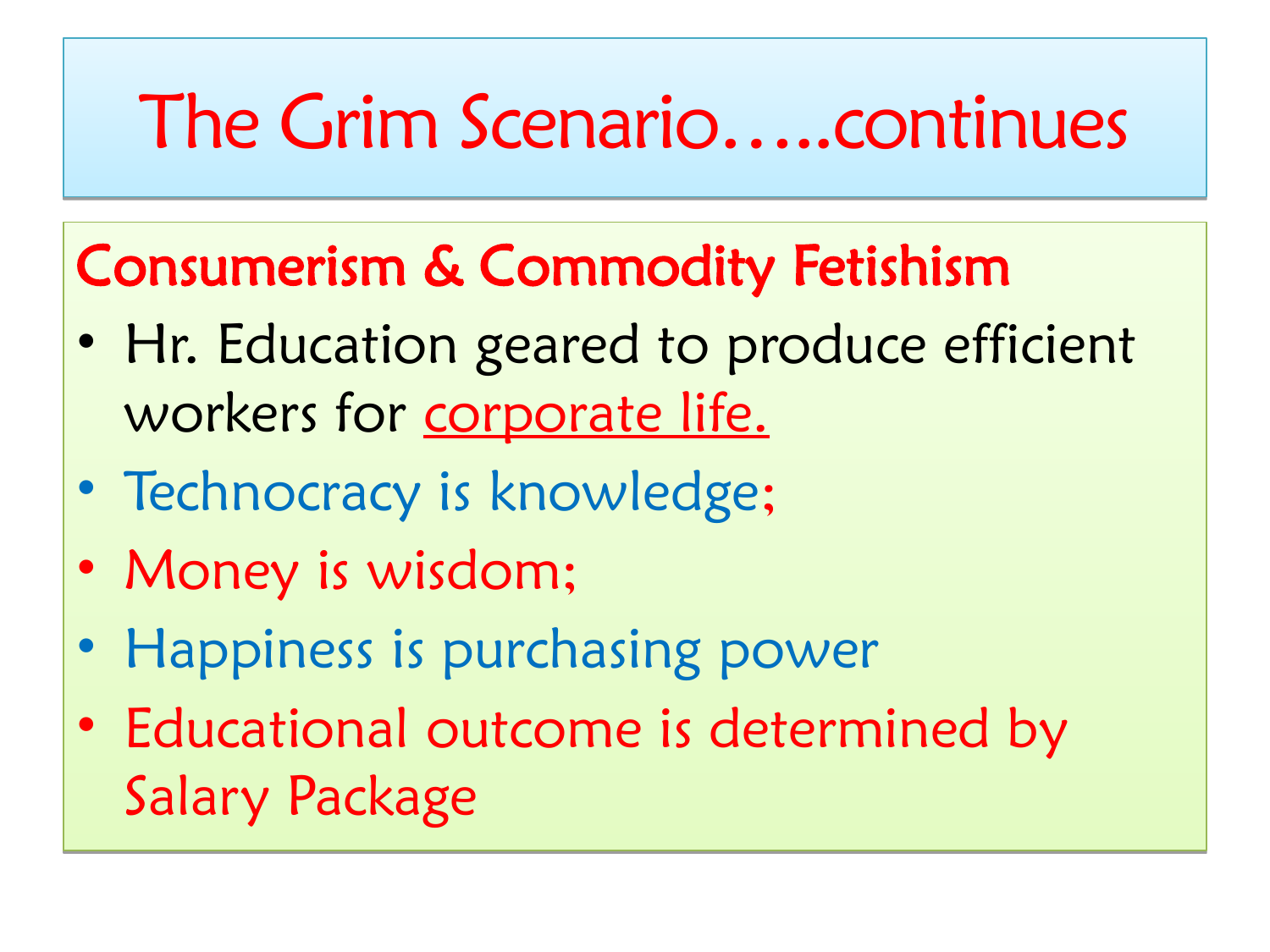# Happy Consciousness! Happy Consciousness!

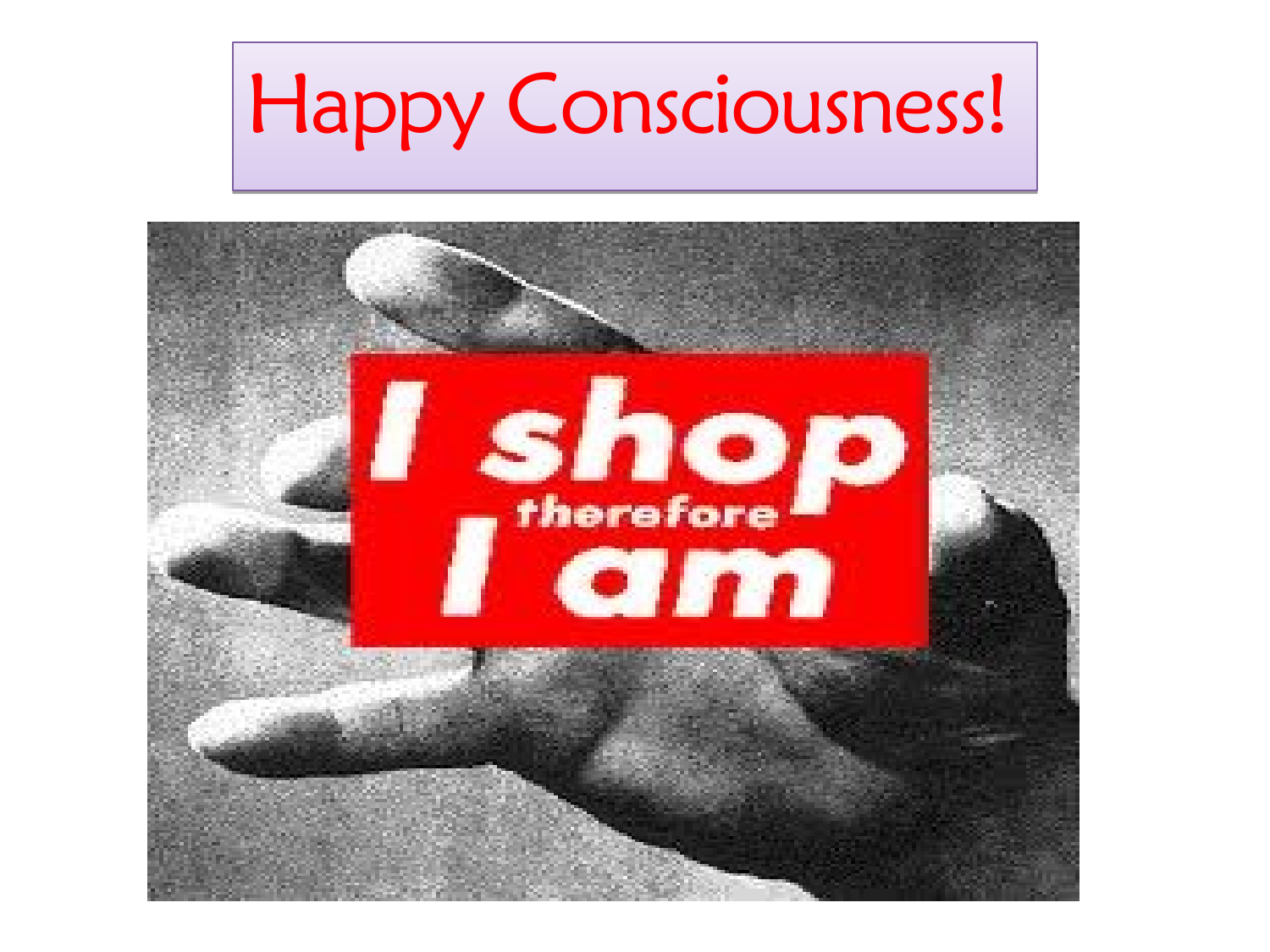#### Indian Higher Education- Indian Higher Education-*Issues* The Grim Scenario…..continues

#### Marginalization of Weaker sections Marginalization of Weaker sections

- High disparities in educational standards and quality of High disparities in educational standards and quality of education offered by Indian universities and colleges is education offered by Indian universities and colleges is driven towards meeting the 'global standards'. driven towards meeting the 'global standards'.
- Local needs and interests of marginalized are ignored. Local needs and interests of marginalized are ignored.
- The cream of the youths are attracted by fat packages The cream of the youths are attracted by fat packages by MNCs. Curriculum is designed to meet corporate needs. needs.
- Let the Tribals and Adivasi die……..I have to take Let the Tribals and Adivasi die……..I have to take care of Google & Microsoft !!! care of Google & Microsoft !!!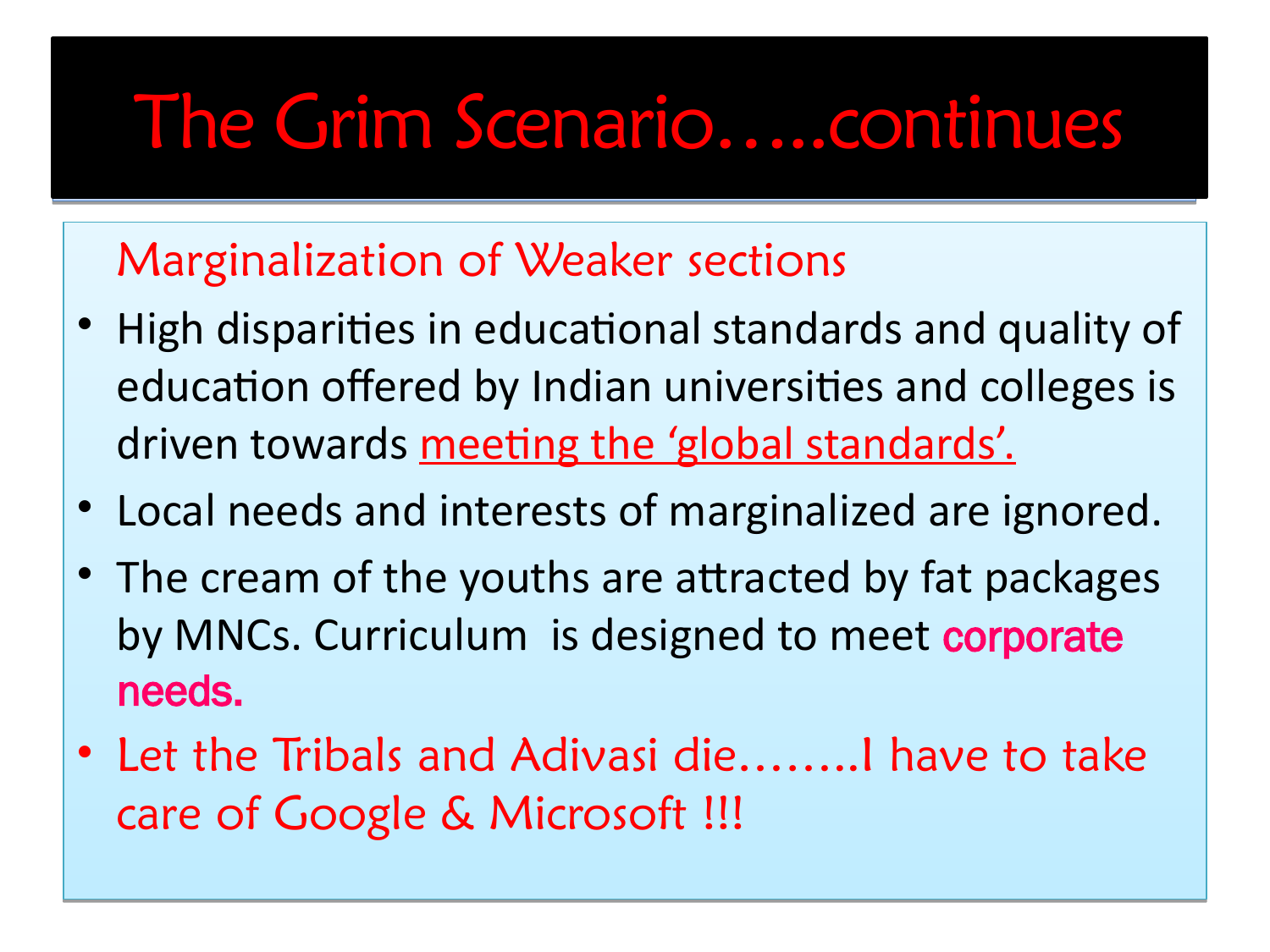Who Shall Bother About Poverty Who Shall Bother About Poverty Alleviation and Sanitation Issues in Alleviation and Sanitation Issues in Poor Countries? Poor Countries?

Let the Tribal Women and Adivasi Let the Tribal Women and Adivasi Children die…….. Children die……..

I have to take care of Google & I have to take care of Google & Microsoft !!! Microsoft !!!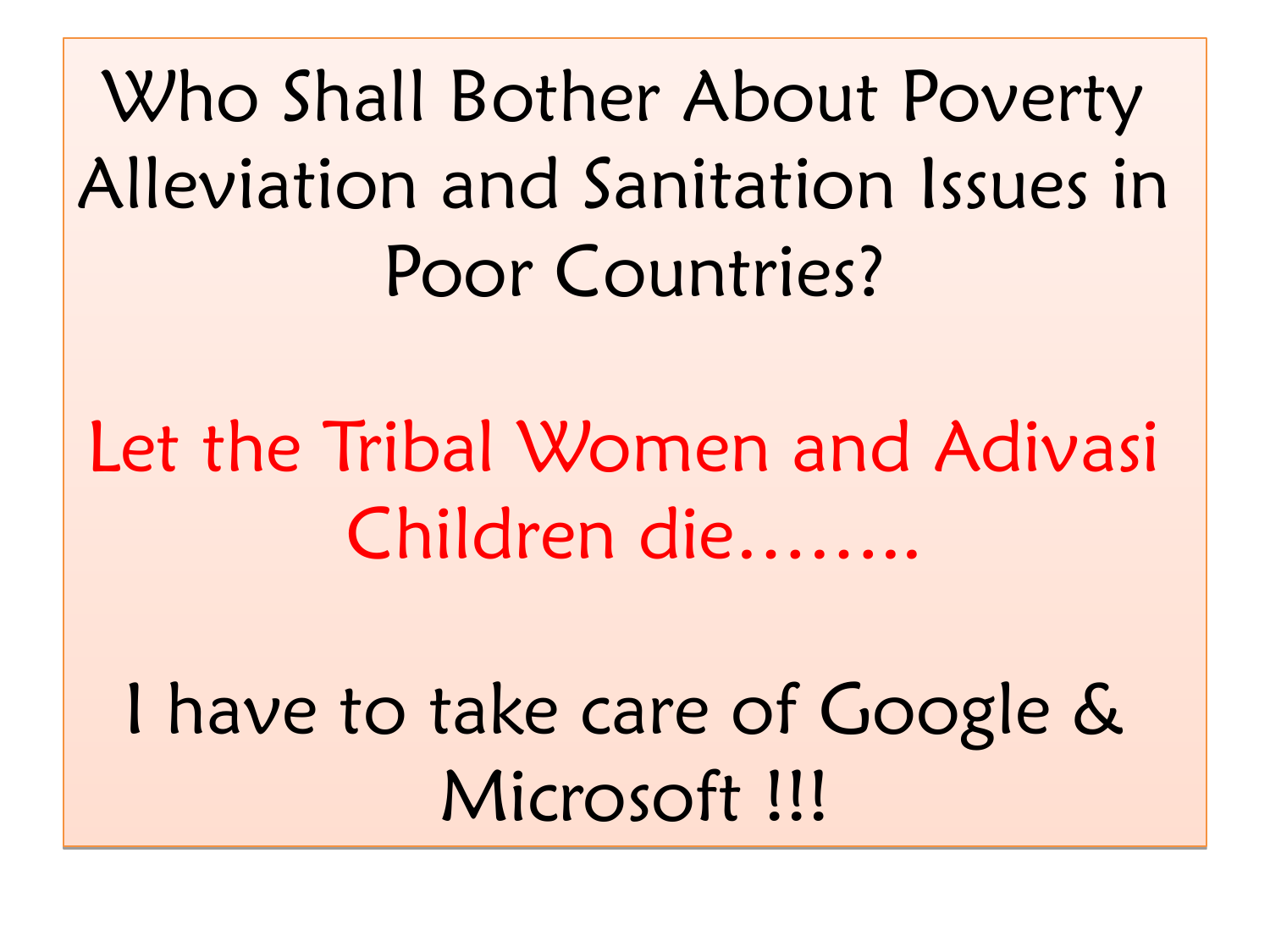#### Higher Education & Individual Growth

- It leads to a an individualist and It leads to a an individualist and 'consumerist sociology of knowledge'. 'consumerist sociology of knowledge'.
- Materialism and self-centeredness converts Materialism and self-centeredness converts students into 'possessive individuals' who students into 'possessive individuals' who owe nothing to society. (Plato's dilemma comes true) comes true)
- 'Sustainability' as a life style becomes 'Sustainability' as a life style becomes nightmare. Greed is the engine, guys. nightmare. Greed is the engine, guys.
- 'Self- Actualization'- a distant reality. 'Self- Actualization'- a distant reality.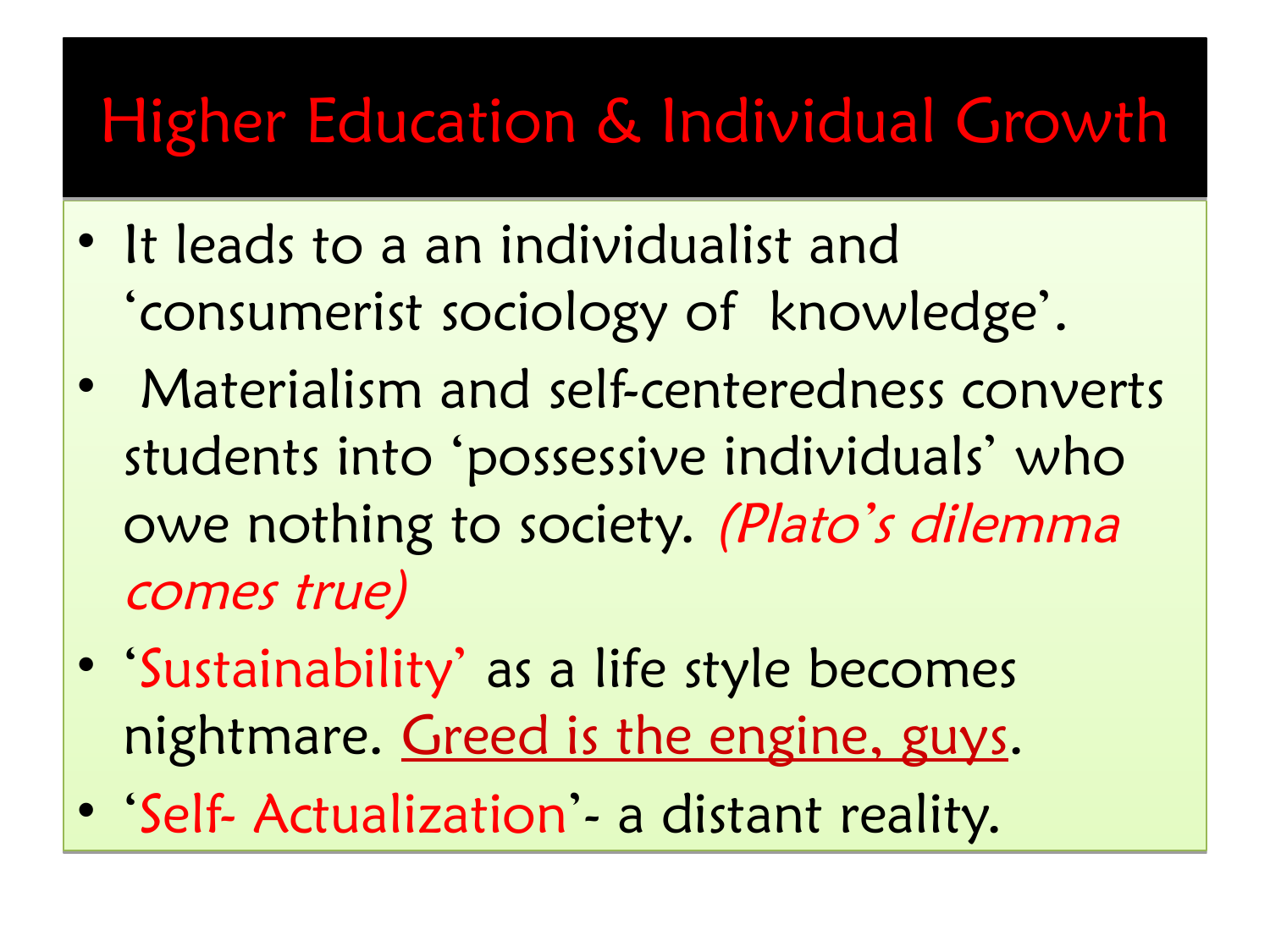#### Global Capitalist Culture & Global Capitalist Culture & False Needs False Needs

"Most of the prevailing needs to relax, to have "Most of the prevailing needs to relax, to have fun, to behave and consume in accordance with fun, to behave and consume in accordance with the advertisements, to love and hate what the advertisements, to love and hate what others love and hate, belong to this category of false needs. Such needs have a societal content false needs. Such needs have a societal content and function which are determined by external and function which are determined by external powers over which the individual has no control"—Herbert Marcuse control"—Herbert Marcuse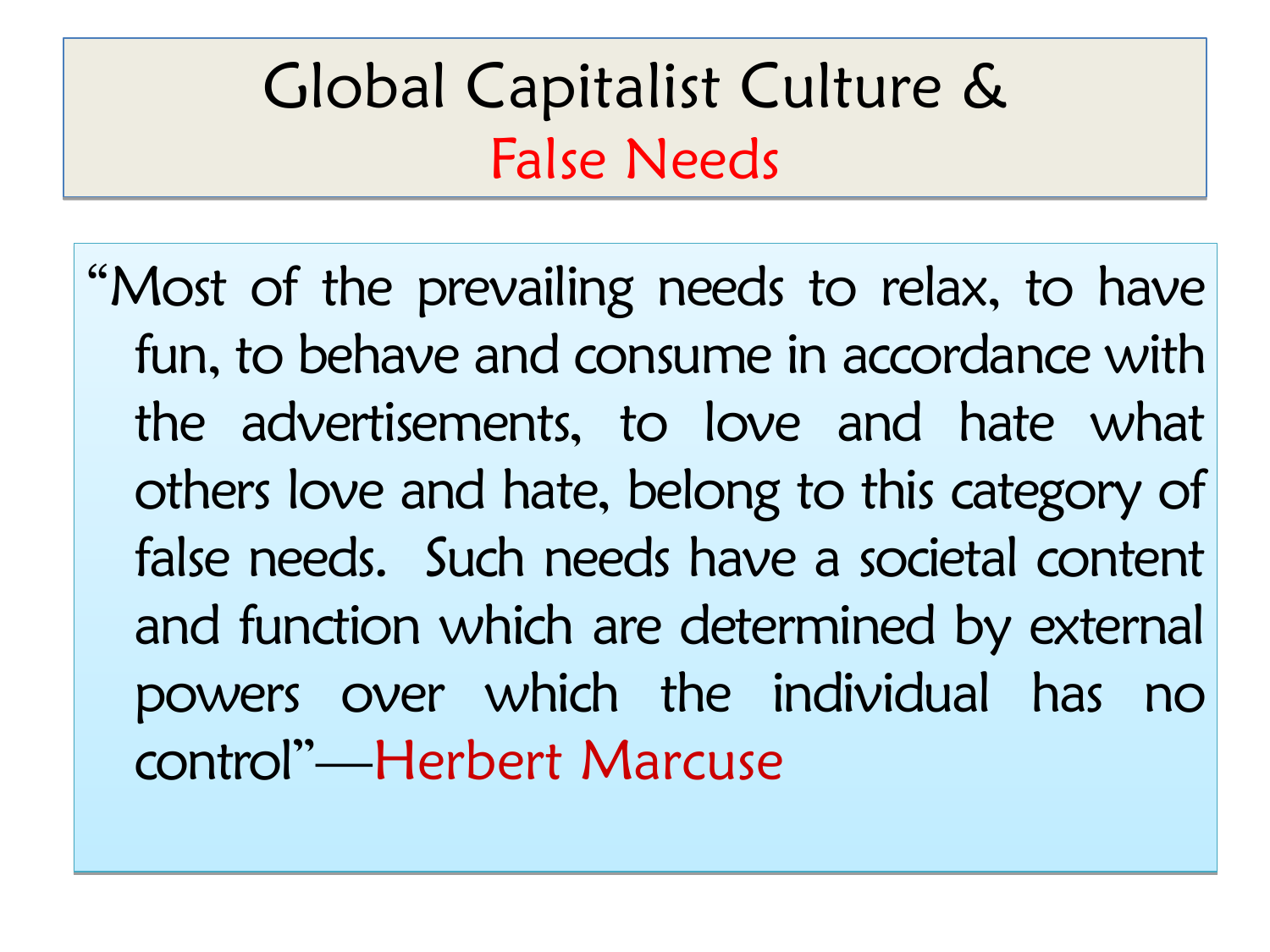#### ….back to Equity and Access Debate

- The ashes of Nehruvian socialism are buried The ashes of Nehruvian socialism are buried under structure of LPG Model. under structure of LPG Model.
- Competition, business climate and efficiency Competition, business climate and efficiency are the buzzwords. are the buzzwords.
- Education is directed towards strengthening a Education is directed towards strengthening a singular power centre. singular power centre.
- ..........Ironically, the old relics of democratic socialism – viz., Equity and Access remain. Embalmed and mummified, although. Embalmed and mummified, although.